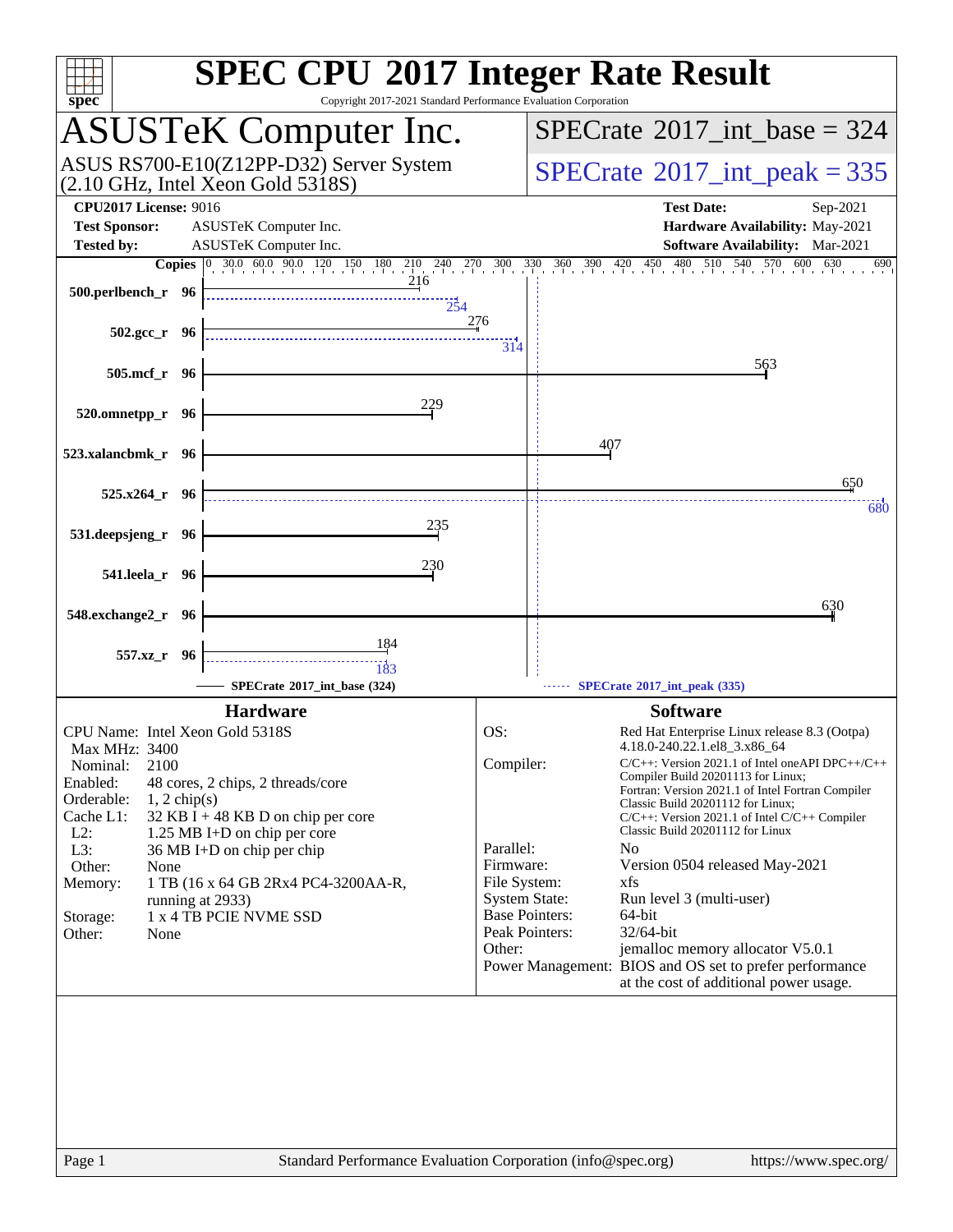

Copyright 2017-2021 Standard Performance Evaluation Corporation

# ASUSTeK Computer Inc.<br>ASUS RS700-E10(Z12PP-D32) Server System

 $(2.10$  GHz, Intel Xeon Gold 5318S)

 $SPECTate@2017_int\_base = 324$ 

 $SPECTate<sup>®</sup>2017_int_p [peak = 335]$ 

**[Test Sponsor:](http://www.spec.org/auto/cpu2017/Docs/result-fields.html#TestSponsor)** ASUSTeK Computer Inc. **[Hardware Availability:](http://www.spec.org/auto/cpu2017/Docs/result-fields.html#HardwareAvailability)** May-2021

**[CPU2017 License:](http://www.spec.org/auto/cpu2017/Docs/result-fields.html#CPU2017License)** 9016 **[Test Date:](http://www.spec.org/auto/cpu2017/Docs/result-fields.html#TestDate)** Sep-2021 **[Tested by:](http://www.spec.org/auto/cpu2017/Docs/result-fields.html#Testedby)** ASUSTeK Computer Inc. **[Software Availability:](http://www.spec.org/auto/cpu2017/Docs/result-fields.html#SoftwareAvailability)** Mar-2021

#### **[Results Table](http://www.spec.org/auto/cpu2017/Docs/result-fields.html#ResultsTable)**

| <b>Base</b>                                       |               |                |       |                |       |                | <b>Peak</b> |               |                |              |                |              |                |              |
|---------------------------------------------------|---------------|----------------|-------|----------------|-------|----------------|-------------|---------------|----------------|--------------|----------------|--------------|----------------|--------------|
| <b>Benchmark</b>                                  | <b>Copies</b> | <b>Seconds</b> | Ratio | <b>Seconds</b> | Ratio | <b>Seconds</b> | Ratio       | <b>Copies</b> | <b>Seconds</b> | <b>Ratio</b> | <b>Seconds</b> | <b>Ratio</b> | <b>Seconds</b> | <b>Ratio</b> |
| $500.$ perlbench_r                                | 96            | 708            | 216   | 708            | 216   | 708            | 216         | 96            | 602            | 254          | 602            | 254          | 601            | 254          |
| 502.gcc_r                                         | 96            | 493            | 276   | 493            | 276   | 496            | 274         | 96            | 433            | 314          | <u>433</u>     | 314          | 434            | 313          |
| $505$ .mcf r                                      | 96            | 276            | 562   | 275            | 564   | 276            | 563         | 96            | 276            | 562          | 275            | 564          | 276            | 563          |
| 520.omnetpp_r                                     | 96            | 550            | 229   | 551            | 229   | 550            | 229         | 96            | 550            | 229          | 551            | 229          | 550            | 229          |
| 523.xalancbmk_r                                   | 96            | 249            | 408   | 249            | 407   | 249            | 407         | 96            | 249            | 408          | <u>249</u>     | <u>407</u>   | 249            | 407          |
| 525.x264 r                                        | 96            | 260            | 648   | 259            | 650   | 258            | 651         | 96            | 247            | 680          | 247            | 680          | 247            | 681          |
| 531.deepsjeng_r                                   | 96            | 468            | 235   | 468            | 235   | 469            | 235         | 96            | 468            | 235          | <b>468</b>     | 235          | 469            | 235          |
| 541.leela r                                       | 96            | 692            | 230   | 691            | 230   | 691            | 230         | 96            | 692            | 230          | <u>691</u>     | <u>230</u>   | 691            | 230          |
| 548.exchange2_r                                   | 96            | 398            | 632   | 399            | 630   | 400            | 629         | 96            | 398            | 632          | 399            | 630          | 400            | 629          |
| 557.xz r                                          | 96            | 564            | 184   | 563            | 184   | 563            | 184         | 96            | 565            | 184          | 565            | 183          | 566            | 183          |
| $SPECrate^{\circ}2017$ int base =<br>324          |               |                |       |                |       |                |             |               |                |              |                |              |                |              |
| $CDFC_{\text{sub-1}} \otimes 0.017$ intervals $=$ |               |                | 225   |                |       |                |             |               |                |              |                |              |                |              |

**[SPECrate](http://www.spec.org/auto/cpu2017/Docs/result-fields.html#SPECrate2017intpeak)[2017\\_int\\_peak =](http://www.spec.org/auto/cpu2017/Docs/result-fields.html#SPECrate2017intpeak) 335**

Results appear in the [order in which they were run](http://www.spec.org/auto/cpu2017/Docs/result-fields.html#RunOrder). Bold underlined text [indicates a median measurement](http://www.spec.org/auto/cpu2017/Docs/result-fields.html#Median).

#### **[Submit Notes](http://www.spec.org/auto/cpu2017/Docs/result-fields.html#SubmitNotes)**

 The numactl mechanism was used to bind copies to processors. The config file option 'submit' was used to generate numactl commands to bind each copy to a specific processor. For details, please see the config file.

#### **[Operating System Notes](http://www.spec.org/auto/cpu2017/Docs/result-fields.html#OperatingSystemNotes)**

 Stack size set to unlimited using "ulimit -s unlimited" OS set to performance mode via cpupower frequency-set -g performance

#### **[Environment Variables Notes](http://www.spec.org/auto/cpu2017/Docs/result-fields.html#EnvironmentVariablesNotes)**

Environment variables set by runcpu before the start of the run: LD\_LIBRARY\_PATH = "/home/cpu118/lib/intel64:/home/cpu118/lib/ia32:/home/cpu118/je5.0.1-32"

MALLOC\_CONF = "retain:true"

#### **[General Notes](http://www.spec.org/auto/cpu2017/Docs/result-fields.html#GeneralNotes)**

 Binaries compiled on a system with 1x Intel Core i9-7980XE CPU + 64GB RAM memory using Red Hat Enterprise Linux 8.1 Transparent Huge Pages enabled by default Prior to runcpu invocation Filesystem page cache synced and cleared with: sync; echo 3> /proc/sys/vm/drop\_caches

**(Continued on next page)**

| Page 2 | Standard Performance Evaluation Corporation (info@spec.org) | https://www.spec.org/ |
|--------|-------------------------------------------------------------|-----------------------|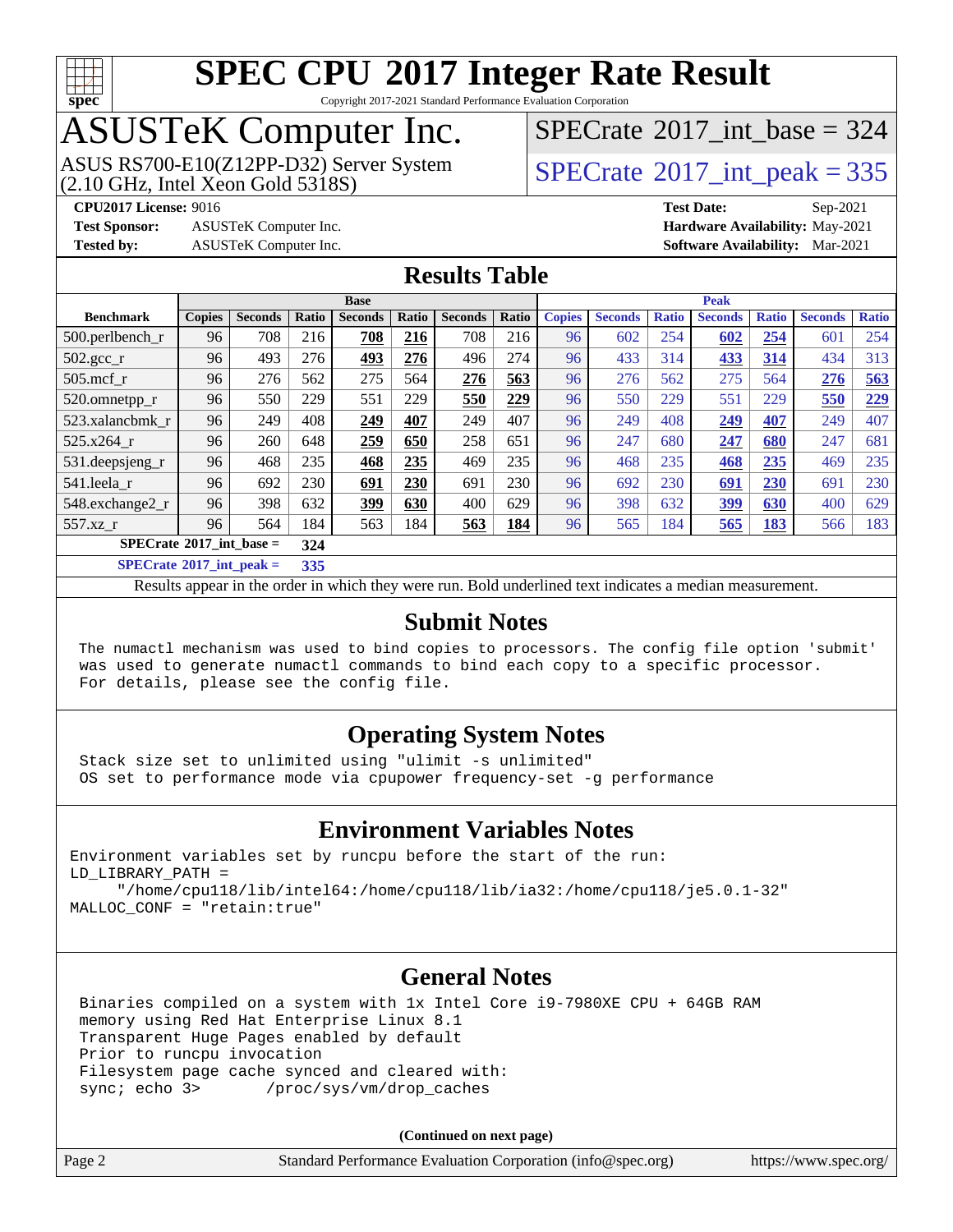

Copyright 2017-2021 Standard Performance Evaluation Corporation

### ASUSTeK Computer Inc.

(2.10 GHz, Intel Xeon Gold 5318S) ASUS RS700-E10(Z12PP-D32) Server System  $\sqrt{\text{SPECrate}^{\otimes}2017\_int\_peak} = 335$  $\sqrt{\text{SPECrate}^{\otimes}2017\_int\_peak} = 335$  $\sqrt{\text{SPECrate}^{\otimes}2017\_int\_peak} = 335$ 

 $SPECTate$ <sup>®</sup>[2017\\_int\\_base =](http://www.spec.org/auto/cpu2017/Docs/result-fields.html#SPECrate2017intbase) 324

**[Test Sponsor:](http://www.spec.org/auto/cpu2017/Docs/result-fields.html#TestSponsor)** ASUSTeK Computer Inc. **[Hardware Availability:](http://www.spec.org/auto/cpu2017/Docs/result-fields.html#HardwareAvailability)** May-2021 **[Tested by:](http://www.spec.org/auto/cpu2017/Docs/result-fields.html#Testedby)** ASUSTeK Computer Inc. **[Software Availability:](http://www.spec.org/auto/cpu2017/Docs/result-fields.html#SoftwareAvailability)** Mar-2021

**[CPU2017 License:](http://www.spec.org/auto/cpu2017/Docs/result-fields.html#CPU2017License)** 9016 **[Test Date:](http://www.spec.org/auto/cpu2017/Docs/result-fields.html#TestDate)** Sep-2021

#### **[General Notes \(Continued\)](http://www.spec.org/auto/cpu2017/Docs/result-fields.html#GeneralNotes)**

 runcpu command invoked through numactl i.e.: numactl --interleave=all runcpu <etc>

NA: The test sponsor attests, as of date of publication, that CVE-2017-5754 (Meltdown) is mitigated in the system as tested and documented. Yes: The test sponsor attests, as of date of publication, that CVE-2017-5753 (Spectre variant 1) is mitigated in the system as tested and documented. Yes: The test sponsor attests, as of date of publication, that CVE-2017-5715 (Spectre variant 2) is mitigated in the system as tested and documented.

jemalloc, a general purpose malloc implementation

built with the RedHat Enterprise 7.5, and the system compiler gcc 4.8.5

sources available from jemalloc.net or<https://github.com/jemalloc/jemalloc/releases>

#### **[Platform Notes](http://www.spec.org/auto/cpu2017/Docs/result-fields.html#PlatformNotes)**

BIOS Configuration: VT-d = Disabled Patrol Scrub = Disabled SNC = Enable SNC2 (2-clusters) Engine Boost = Aggressive SR-IOV Support = Disabled BMC Configuration: Fan mode = Full speed mode Sysinfo program /home/cpu118/bin/sysinfo Rev: r6622 of 2021-04-07 982a61ec0915b55891ef0e16acafc64d running on localhost.localdomain Thu Sep 16 03:48:00 2021 SUT (System Under Test) info as seen by some common utilities. For more information on this section, see <https://www.spec.org/cpu2017/Docs/config.html#sysinfo> From /proc/cpuinfo model name : Intel(R) Xeon(R) Gold 5318S CPU @ 2.10GHz 2 "physical id"s (chips) 96 "processors" cores, siblings (Caution: counting these is hw and system dependent. The following excerpts from /proc/cpuinfo might not be reliable. Use with caution.) cpu cores : 24 siblings : 48 physical 0: cores 0 1 2 3 4 5 6 7 8 9 10 11 12 13 14 15 16 17 18 19 20 21 22 23 physical 1: cores 0 1 2 3 4 5 6 7 8 9 10 11 12 13 14 15 16 17 18 19 20 21 22 23 From lscpu from util-linux 2.32.1: Architecture: x86\_64 CPU op-mode(s): 32-bit, 64-bit

**(Continued on next page)**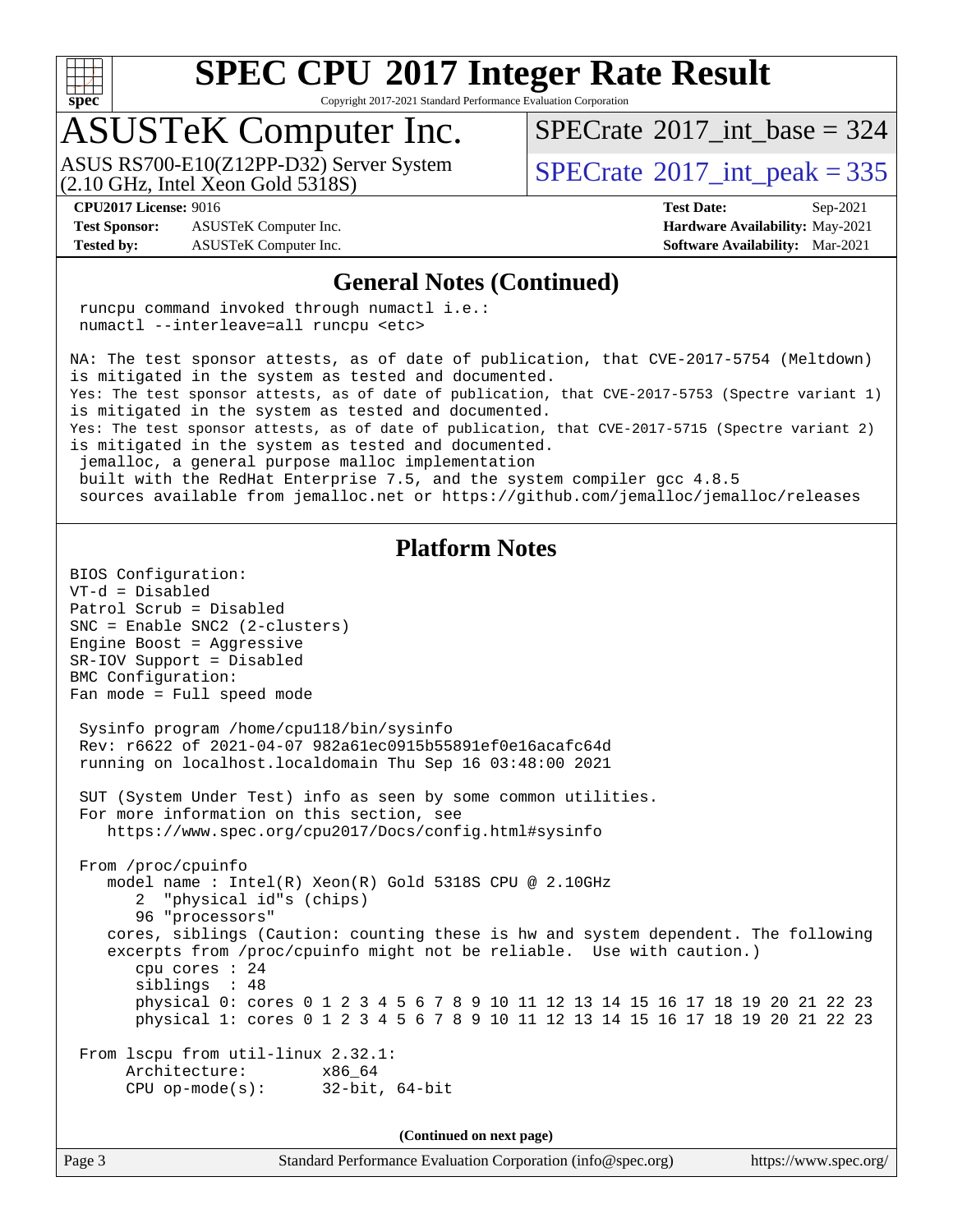

Copyright 2017-2021 Standard Performance Evaluation Corporation

# ASUSTeK Computer Inc.<br>ASUS RS700-E10(Z12PP-D32) Server System

 $(2.10$  GHz, Intel Xeon Gold 5318S)

 $SPECrate$ <sup>®</sup>[2017\\_int\\_base =](http://www.spec.org/auto/cpu2017/Docs/result-fields.html#SPECrate2017intbase) 324

 $SPECTate@2017_int\_peak = 335$ 

**[Test Sponsor:](http://www.spec.org/auto/cpu2017/Docs/result-fields.html#TestSponsor)** ASUSTeK Computer Inc. **[Hardware Availability:](http://www.spec.org/auto/cpu2017/Docs/result-fields.html#HardwareAvailability)** May-2021 **[Tested by:](http://www.spec.org/auto/cpu2017/Docs/result-fields.html#Testedby)** ASUSTeK Computer Inc. **[Software Availability:](http://www.spec.org/auto/cpu2017/Docs/result-fields.html#SoftwareAvailability)** Mar-2021

**[CPU2017 License:](http://www.spec.org/auto/cpu2017/Docs/result-fields.html#CPU2017License)** 9016 **[Test Date:](http://www.spec.org/auto/cpu2017/Docs/result-fields.html#TestDate)** Sep-2021

#### **[Platform Notes \(Continued\)](http://www.spec.org/auto/cpu2017/Docs/result-fields.html#PlatformNotes)**

| Byte Order:                  | Little Endian                                                                        |
|------------------------------|--------------------------------------------------------------------------------------|
| CPU(s):                      | 96                                                                                   |
| On-line CPU $(s)$ list: 0-95 |                                                                                      |
| Thread( $s$ ) per core:      | 2                                                                                    |
| Core(s) per socket:          | 24                                                                                   |
| Socket(s):                   | $\overline{2}$                                                                       |
| NUMA node(s):                | 4                                                                                    |
| Vendor ID:                   | GenuineIntel                                                                         |
| CPU family:                  | 6                                                                                    |
| Model:                       | 106                                                                                  |
| Model name:                  | $Intel(R) Xeon(R) Gold 5318S CPU @ 2.10GHz$                                          |
| Stepping:                    | 6                                                                                    |
| CPU MHz:                     | 1664.221                                                                             |
| $CPU$ max $MHz$ :            | 3400.0000                                                                            |
| CPU min MHz:                 | 800.0000                                                                             |
| BogoMIPS:                    | 4200.00                                                                              |
| Virtualization:              | $VT - x$                                                                             |
| L1d cache:                   | 48K                                                                                  |
| Lli cache:                   | 32K                                                                                  |
| $L2$ cache:                  | 1280K                                                                                |
| $L3$ cache:                  | 36864K                                                                               |
| NUMA $node0$ $CPU(s)$ :      | $0 - 11, 48 - 59$                                                                    |
| NUMA $node1$ $CPU(s):$       | $12 - 23,60 - 71$                                                                    |
| NUMA $node2$ $CPU(s)$ :      | $24 - 35, 72 - 83$                                                                   |
| NUMA $node3$ $CPU(s)$ :      | $36 - 47, 84 - 95$                                                                   |
| Flaqs:                       | fpu vme de pse tsc msr pae mce cx8 apic sep mtrr pge mca cmov                        |
|                              | pat pse36 clflush dts acpi mmx fxsr sse sse2 ss ht tm pbe syscall nx pdpelgb rdtscp  |
|                              | lm constant_tsc art arch_perfmon pebs bts rep_good nopl xtopology nonstop_tsc cpuid  |
|                              | aperfmperf pni pclmulqdq dtes64 monitor ds_cpl vmx smx est tm2 ssse3 sdbg fma cx16   |
|                              | xtpr pdcm pcid dca sse4_1 sse4_2 x2apic movbe popcnt tsc_deadline_timer aes xsave    |
|                              | avx f16c rdrand lahf_lm abm 3dnowprefetch cpuid_fault epb cat_13 invpcid_single      |
|                              | intel_ppin ssbd mba ibrs ibpb stibp ibrs_enhanced tpr_shadow vnmi flexpriority ept   |
|                              | vpid ept_ad fsgsbase tsc_adjust bmil hle avx2 smep bmi2 erms invpcid cqm rdt_a       |
|                              | avx512f avx512dq rdseed adx smap avx512ifma clflushopt clwb intel_pt avx512cd sha_ni |
|                              | avx512bw avx512vl xsaveopt xsavec xgetbvl xsaves cqm_llc cqm_occup_llc cqm_mbm_total |
|                              | cqm_mbm_local split_lock_detect wbnoinvd dtherm ida arat pln pts hwp hwp_act_window  |
|                              | hwp_epp hwp_pkg_req avx512vbmi umip pku ospke avx512_vbmi2 gfni vaes vpclmulqdq      |
|                              | avx512_vnni avx512_bitalg tme avx512_vpopcntdq la57 rdpid md_clear pconfig flush_11d |
| arch_capabilities            |                                                                                      |
| /proc/cpuinfo cache data     |                                                                                      |
| cache size : $36864$ KB      |                                                                                      |
| From numactl --hardware      |                                                                                      |
|                              | WARNING: a numactl 'node' might or might not correspond to a physical chip.          |

**(Continued on next page)**

node 0 cpus: 0 1 2 3 4 5 6 7 8 9 10 11 48 49 50 51 52 53 54 55 56 57 58 59

| https://www.spec.org/ |
|-----------------------|
|-----------------------|

available: 4 nodes (0-3)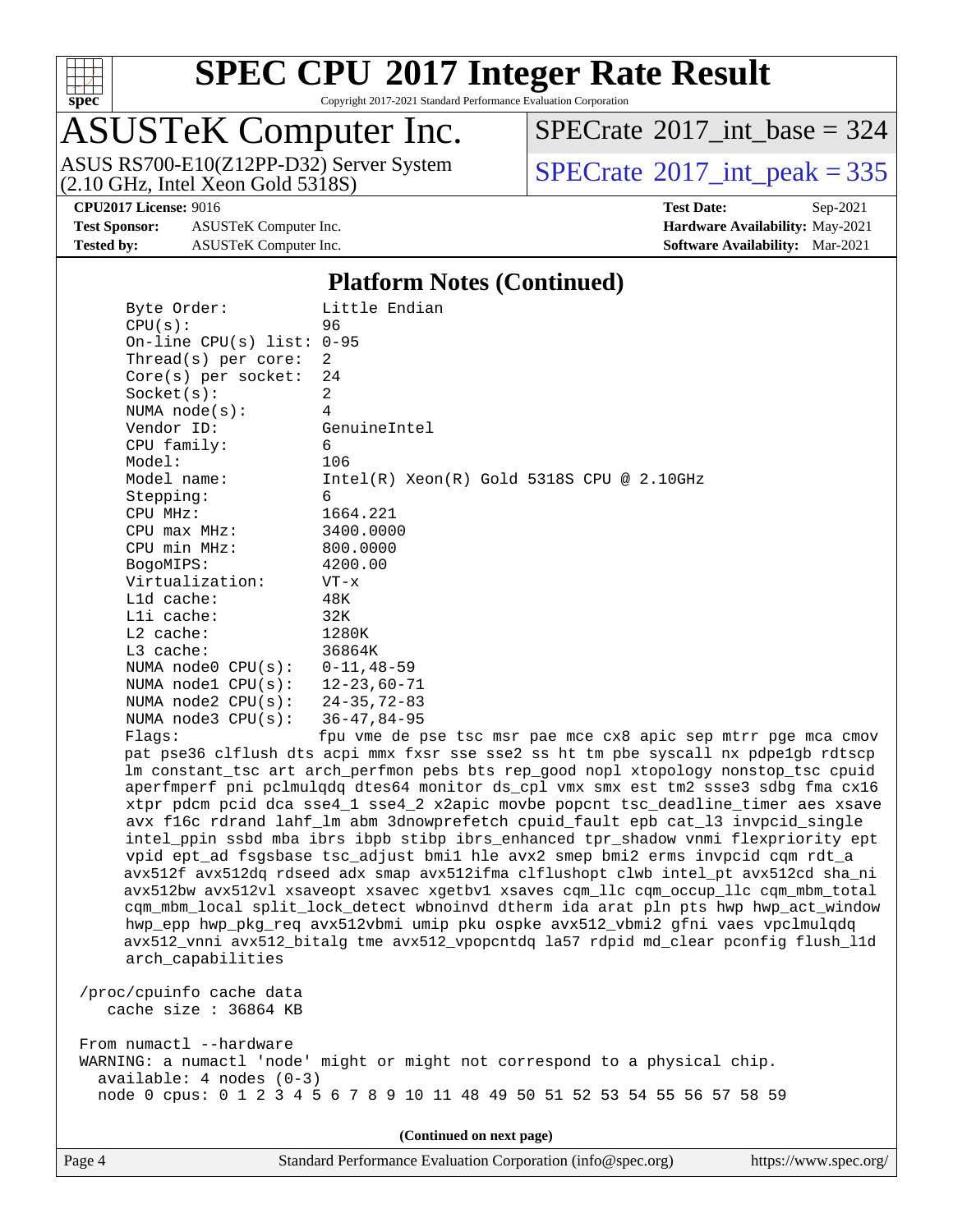

Copyright 2017-2021 Standard Performance Evaluation Corporation

## ASUSTeK Computer Inc.

(2.10 GHz, Intel Xeon Gold 5318S) ASUS RS700-E10(Z12PP-D32) Server System  $SPECrate^{\circ}2017$  $SPECrate^{\circ}2017$ \_int\_peak = 335

 $SPECTate$ <sup>®</sup>[2017\\_int\\_base =](http://www.spec.org/auto/cpu2017/Docs/result-fields.html#SPECrate2017intbase) 324

**[Test Sponsor:](http://www.spec.org/auto/cpu2017/Docs/result-fields.html#TestSponsor)** ASUSTeK Computer Inc. **[Hardware Availability:](http://www.spec.org/auto/cpu2017/Docs/result-fields.html#HardwareAvailability)** May-2021 **[Tested by:](http://www.spec.org/auto/cpu2017/Docs/result-fields.html#Testedby)** ASUSTeK Computer Inc. **[Software Availability:](http://www.spec.org/auto/cpu2017/Docs/result-fields.html#SoftwareAvailability)** Mar-2021

**[CPU2017 License:](http://www.spec.org/auto/cpu2017/Docs/result-fields.html#CPU2017License)** 9016 **[Test Date:](http://www.spec.org/auto/cpu2017/Docs/result-fields.html#TestDate)** Sep-2021

#### **[Platform Notes \(Continued\)](http://www.spec.org/auto/cpu2017/Docs/result-fields.html#PlatformNotes)**

 node 0 size: 252111 MB node 0 free: 257125 MB node 1 cpus: 12 13 14 15 16 17 18 19 20 21 22 23 60 61 62 63 64 65 66 67 68 69 70 71 node 1 size: 252612 MB node 1 free: 257498 MB node 2 cpus: 24 25 26 27 28 29 30 31 32 33 34 35 72 73 74 75 76 77 78 79 80 81 82 83 node 2 size: 252768 MB node 2 free: 257681 MB node 3 cpus: 36 37 38 39 40 41 42 43 44 45 46 47 84 85 86 87 88 89 90 91 92 93 94 95 node 3 size: 252471 MB node 3 free: 257746 MB node distances: node 0 1 2 3 0: 10 11 20 20 1: 11 10 20 20 2: 20 20 10 11 3: 20 20 11 10 From /proc/meminfo MemTotal: 1056468984 kB HugePages\_Total: 0 Hugepagesize: 2048 kB /sbin/tuned-adm active Current active profile: throughput-performance /sys/devices/system/cpu/cpu\*/cpufreq/scaling\_governor has performance From /etc/\*release\* /etc/\*version\* os-release: NAME="Red Hat Enterprise Linux" VERSION="8.3 (Ootpa)" ID="rhel" ID\_LIKE="fedora" VERSION\_ID="8.3" PLATFORM\_ID="platform:el8" PRETTY\_NAME="Red Hat Enterprise Linux 8.3 (Ootpa)" ANSI\_COLOR="0;31" redhat-release: Red Hat Enterprise Linux release 8.3 (Ootpa) system-release: Red Hat Enterprise Linux release 8.3 (Ootpa) system-release-cpe: cpe:/o:redhat:enterprise\_linux:8.3:ga uname -a: Linux localhost.localdomain 4.18.0-240.22.1.el8\_3.x86\_64 #1 SMP Thu Mar 25 14:36:04 EDT 2021 x86\_64 x86\_64 x86\_64 GNU/Linux **(Continued on next page)**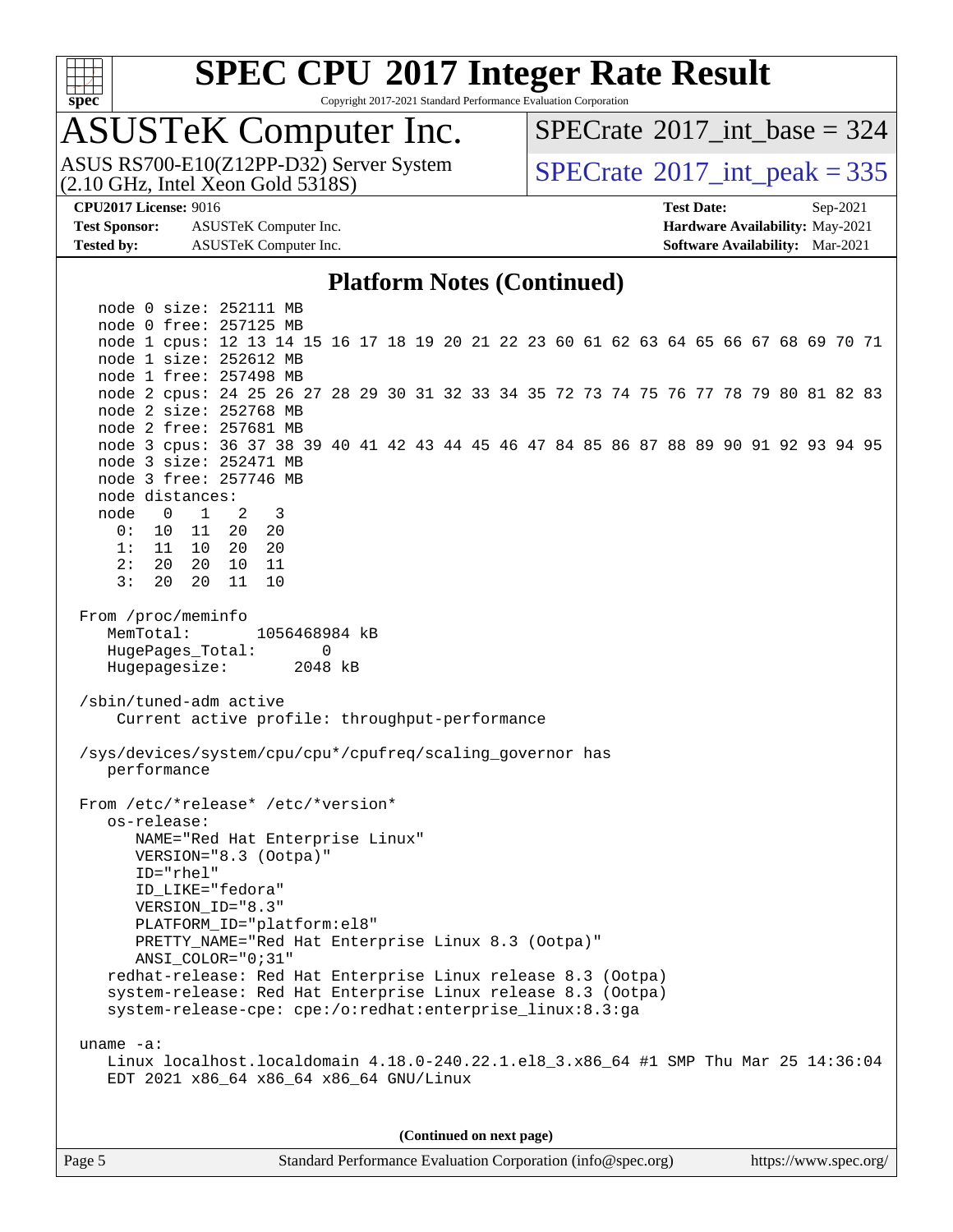

Copyright 2017-2021 Standard Performance Evaluation Corporation

## ASUSTeK Computer Inc.

(2.10 GHz, Intel Xeon Gold 5318S) ASUS RS700-E10(Z12PP-D32) Server System  $SPECrate^{\circ}2017$  $SPECrate^{\circ}2017$ \_int\_peak = 335

 $SPECTate$ <sup>®</sup>[2017\\_int\\_base =](http://www.spec.org/auto/cpu2017/Docs/result-fields.html#SPECrate2017intbase) 324

**[Test Sponsor:](http://www.spec.org/auto/cpu2017/Docs/result-fields.html#TestSponsor)** ASUSTeK Computer Inc. **[Hardware Availability:](http://www.spec.org/auto/cpu2017/Docs/result-fields.html#HardwareAvailability)** May-2021 **[Tested by:](http://www.spec.org/auto/cpu2017/Docs/result-fields.html#Testedby)** ASUSTeK Computer Inc. **[Software Availability:](http://www.spec.org/auto/cpu2017/Docs/result-fields.html#SoftwareAvailability)** Mar-2021

**[CPU2017 License:](http://www.spec.org/auto/cpu2017/Docs/result-fields.html#CPU2017License)** 9016 **[Test Date:](http://www.spec.org/auto/cpu2017/Docs/result-fields.html#TestDate)** Sep-2021

#### **[Platform Notes \(Continued\)](http://www.spec.org/auto/cpu2017/Docs/result-fields.html#PlatformNotes)**

Kernel self-reported vulnerability status:

 CVE-2018-12207 (iTLB Multihit): Not affected CVE-2018-3620 (L1 Terminal Fault): Not affected Microarchitectural Data Sampling: Not affected CVE-2017-5754 (Meltdown): Not affected CVE-2018-3639 (Speculative Store Bypass): Mitigation: Speculative Store Bypass disabled via prctl and seccompany and the contract of the contract of the contract of the second seconds of the contract of the contract of the contract of the contract of the contract of the contract of the contract of the contract of the contr CVE-2017-5753 (Spectre variant 1): Mitigation: usercopy/swapgs barriers and \_\_user pointer sanitization CVE-2017-5715 (Spectre variant 2): Mitigation: Enhanced IBRS, IBPB: conditional, RSB filling CVE-2020-0543 (Special Register Buffer Data Sampling): Not affected CVE-2019-11135 (TSX Asynchronous Abort): Not affected run-level 3 Sep 16 03:47 SPEC is set to: /home/cpu118 Filesystem Type Size Used Avail Use% Mounted on /dev/mapper/rhel-home xfs 3.6T 30G 3.6T 1% /home From /sys/devices/virtual/dmi/id Vendor: ASUSTeK COMPUTER INC. Product: RS700-E10-RS12U Product Family: Server

 Additional information from dmidecode 3.2 follows. WARNING: Use caution when you interpret this section. The 'dmidecode' program reads system data which is "intended to allow hardware to be accurately determined", but the intent may not be met, as there are frequent changes to hardware, firmware, and the "DMTF SMBIOS" standard. Memory:

 16x NO DIMM NO DIMM 16x Samsung M393A8G40AB2-CWE 64 GB 2 rank 3200, configured at 2933

BIOS:

 BIOS Vendor: American Megatrends Inc. BIOS Version: 0504 BIOS Date: 05/26/2021 BIOS Revision: 5.4

(End of data from sysinfo program)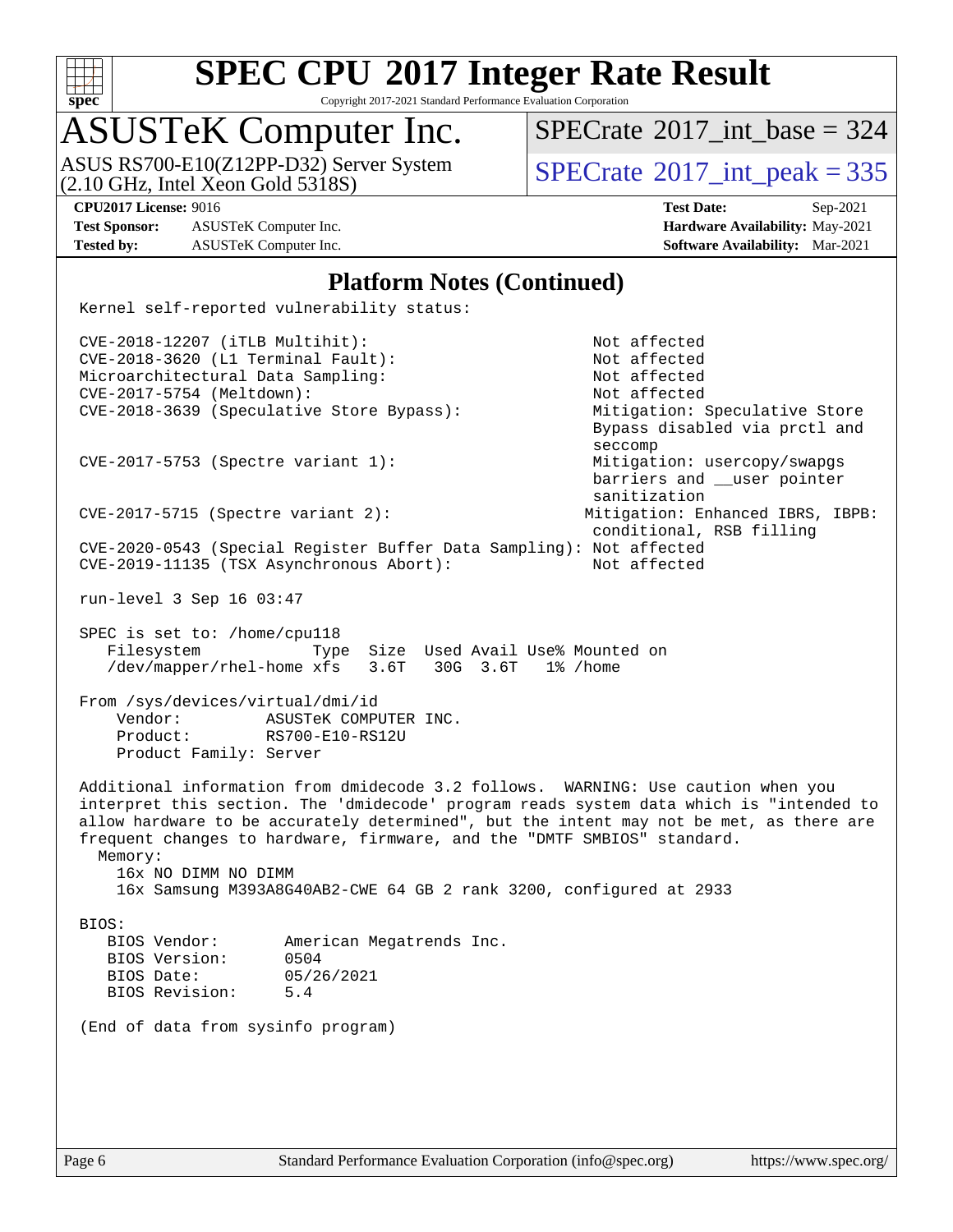

Copyright 2017-2021 Standard Performance Evaluation Corporation

## ASUSTeK Computer Inc.

ASUS RS700-E10(Z12PP-D32) Server System  $(2.10 \text{ GHz}, \text{ Intel Xeon Gold } 5318S)$  [SPECrate](http://www.spec.org/auto/cpu2017/Docs/result-fields.html#SPECrate2017intpeak)®[2017\\_int\\_peak = 3](http://www.spec.org/auto/cpu2017/Docs/result-fields.html#SPECrate2017intpeak)35

 $SPECrate$ <sup>®</sup>[2017\\_int\\_base =](http://www.spec.org/auto/cpu2017/Docs/result-fields.html#SPECrate2017intbase) 324

**[Test Sponsor:](http://www.spec.org/auto/cpu2017/Docs/result-fields.html#TestSponsor)** ASUSTeK Computer Inc. **[Hardware Availability:](http://www.spec.org/auto/cpu2017/Docs/result-fields.html#HardwareAvailability)** May-2021 **[Tested by:](http://www.spec.org/auto/cpu2017/Docs/result-fields.html#Testedby)** ASUSTeK Computer Inc. **[Software Availability:](http://www.spec.org/auto/cpu2017/Docs/result-fields.html#SoftwareAvailability)** Mar-2021

**[CPU2017 License:](http://www.spec.org/auto/cpu2017/Docs/result-fields.html#CPU2017License)** 9016 **[Test Date:](http://www.spec.org/auto/cpu2017/Docs/result-fields.html#TestDate)** Sep-2021

#### **[Compiler Version Notes](http://www.spec.org/auto/cpu2017/Docs/result-fields.html#CompilerVersionNotes)**

| Version 2021.1 Build 20201113                                                                                                                                                                 |  |
|-----------------------------------------------------------------------------------------------------------------------------------------------------------------------------------------------|--|
| Intel(R) oneAPI DPC++/C++ Compiler for applications running on Intel(R) 64,                                                                                                                   |  |
| 500.perlbench_r(base) 502.gcc_r(base) 505.mcf_r(base, peak)<br>525.x264_r(base, peak) 557.xz_r(base)                                                                                          |  |
| 2021.1 Build 20201113<br>Copyright (C) 1985-2020 Intel Corporation. All rights reserved.                                                                                                      |  |
| Intel(R) oneAPI DPC++/C++ Compiler for applications running on IA-32, Version                                                                                                                 |  |
| $\vert$ 502.gcc_r(peak)<br>C                                                                                                                                                                  |  |
| Intel(R) C Intel(R) 64 Compiler Classic for applications running on $Intel(R)$<br>64, Version 2021.1 Build 20201112_000000<br>Copyright (C) 1985-2020 Intel Corporation. All rights reserved. |  |
| 500.perlbench_r(peak) 557.xz_r(peak)<br>C                                                                                                                                                     |  |
| Intel(R) oneAPI DPC++/C++ Compiler for applications running on Intel(R) 64,<br>Version 2021.1 Build 20201113<br>Copyright (C) 1985-2020 Intel Corporation. All rights reserved.               |  |
| 525.x264_r(base, peak) 557.xz_r(base)                                                                                                                                                         |  |
| 500.perlbench_r(base) 502.gcc_r(base) 505.mcf_r(base, peak)<br>C                                                                                                                              |  |
| Intel(R) oneAPI DPC++/C++ Compiler for applications running on IA-32, Version<br>2021.1 Build 20201113<br>Copyright (C) 1985-2020 Intel Corporation. All rights reserved.                     |  |
| $502.\text{gcc\_r}(\text{peak})$<br>С                                                                                                                                                         |  |
|                                                                                                                                                                                               |  |
| Intel(R) C Intel(R) 64 Compiler Classic for applications running on $Intel(R)$<br>64, Version 2021.1 Build 20201112_000000<br>Copyright (C) 1985-2020 Intel Corporation. All rights reserved. |  |
| 500.perlbench_r(peak) 557.xz_r(peak)<br>C                                                                                                                                                     |  |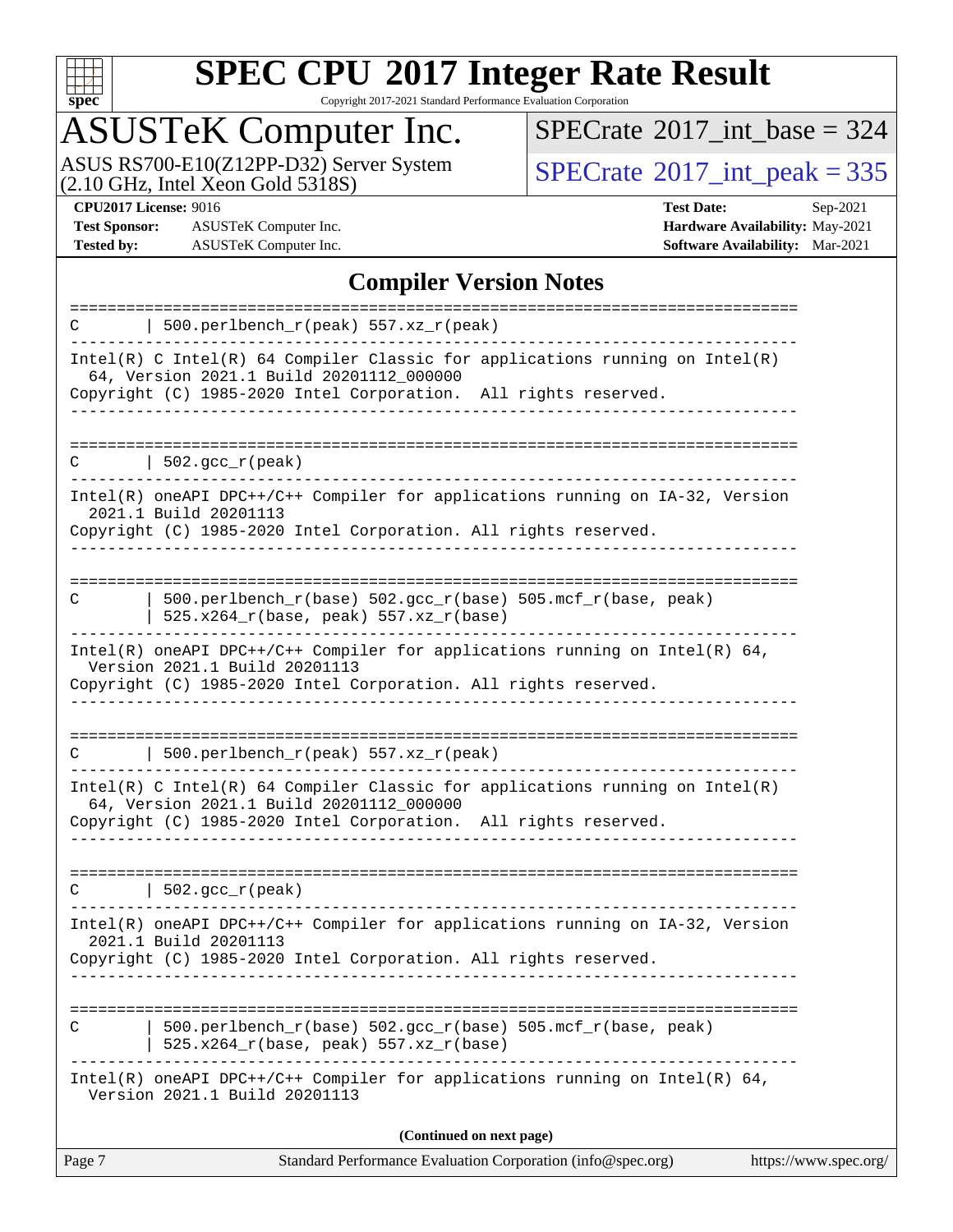

Copyright 2017-2021 Standard Performance Evaluation Corporation

## ASUSTeK Computer Inc.

ASUS RS700-E10(Z12PP-D32) Server System  $(2.10 \text{ GHz}, \text{ Intel Xeon Gold } 5318S)$  [SPECrate](http://www.spec.org/auto/cpu2017/Docs/result-fields.html#SPECrate2017intpeak)®[2017\\_int\\_peak = 3](http://www.spec.org/auto/cpu2017/Docs/result-fields.html#SPECrate2017intpeak)35

 $SPECrate$ <sup>®</sup>[2017\\_int\\_base =](http://www.spec.org/auto/cpu2017/Docs/result-fields.html#SPECrate2017intbase) 324

**[Test Sponsor:](http://www.spec.org/auto/cpu2017/Docs/result-fields.html#TestSponsor)** ASUSTeK Computer Inc. **[Hardware Availability:](http://www.spec.org/auto/cpu2017/Docs/result-fields.html#HardwareAvailability)** May-2021 **[Tested by:](http://www.spec.org/auto/cpu2017/Docs/result-fields.html#Testedby)** ASUSTeK Computer Inc. **[Software Availability:](http://www.spec.org/auto/cpu2017/Docs/result-fields.html#SoftwareAvailability)** Mar-2021

**[CPU2017 License:](http://www.spec.org/auto/cpu2017/Docs/result-fields.html#CPU2017License)** 9016 **[Test Date:](http://www.spec.org/auto/cpu2017/Docs/result-fields.html#TestDate)** Sep-2021

#### **[Compiler Version Notes \(Continued\)](http://www.spec.org/auto/cpu2017/Docs/result-fields.html#CompilerVersionNotes)**

| Copyright (C) 1985-2020 Intel Corporation. All rights reserved.                                                                                                                                   |
|---------------------------------------------------------------------------------------------------------------------------------------------------------------------------------------------------|
|                                                                                                                                                                                                   |
| 500.perlbench_r(peak) 557.xz_r(peak)<br>◠                                                                                                                                                         |
| Intel(R) C Intel(R) 64 Compiler Classic for applications running on Intel(R)<br>64, Version 2021.1 Build 20201112_000000<br>Copyright (C) 1985-2020 Intel Corporation. All rights reserved.       |
| 502.gcc_r(peak)<br>C                                                                                                                                                                              |
| Intel(R) oneAPI DPC++/C++ Compiler for applications running on IA-32, Version<br>2021.1 Build 20201113<br>Copyright (C) 1985-2020 Intel Corporation. All rights reserved.                         |
| -------------------------------<br>500.perlbench_r(base) 502.gcc_r(base) 505.mcf_r(base, peak)<br>C<br>525.x264_r(base, peak) 557.xz_r(base)                                                      |
| Intel(R) oneAPI DPC++/C++ Compiler for applications running on Intel(R) 64,<br>Version 2021.1 Build 20201113<br>Copyright (C) 1985-2020 Intel Corporation. All rights reserved.                   |
| 520.omnetpp_r(base, peak) 523.xalancbmk_r(base, peak)<br>$C++$<br>531.deepsjeng_r(base, peak) 541.leela_r(base, peak)                                                                             |
| Intel(R) oneAPI DPC++/C++ Compiler for applications running on Intel(R) 64,<br>Version 2021.1 Build 20201113<br>Copyright (C) 1985-2020 Intel Corporation. All rights reserved.                   |
| Fortran   548. exchange2_r(base, peak)                                                                                                                                                            |
| Intel(R) Fortran Intel(R) 64 Compiler Classic for applications running on<br>Intel(R) 64, Version 2021.1 Build 20201112_000000<br>Copyright (C) 1985-2020 Intel Corporation. All rights reserved. |
|                                                                                                                                                                                                   |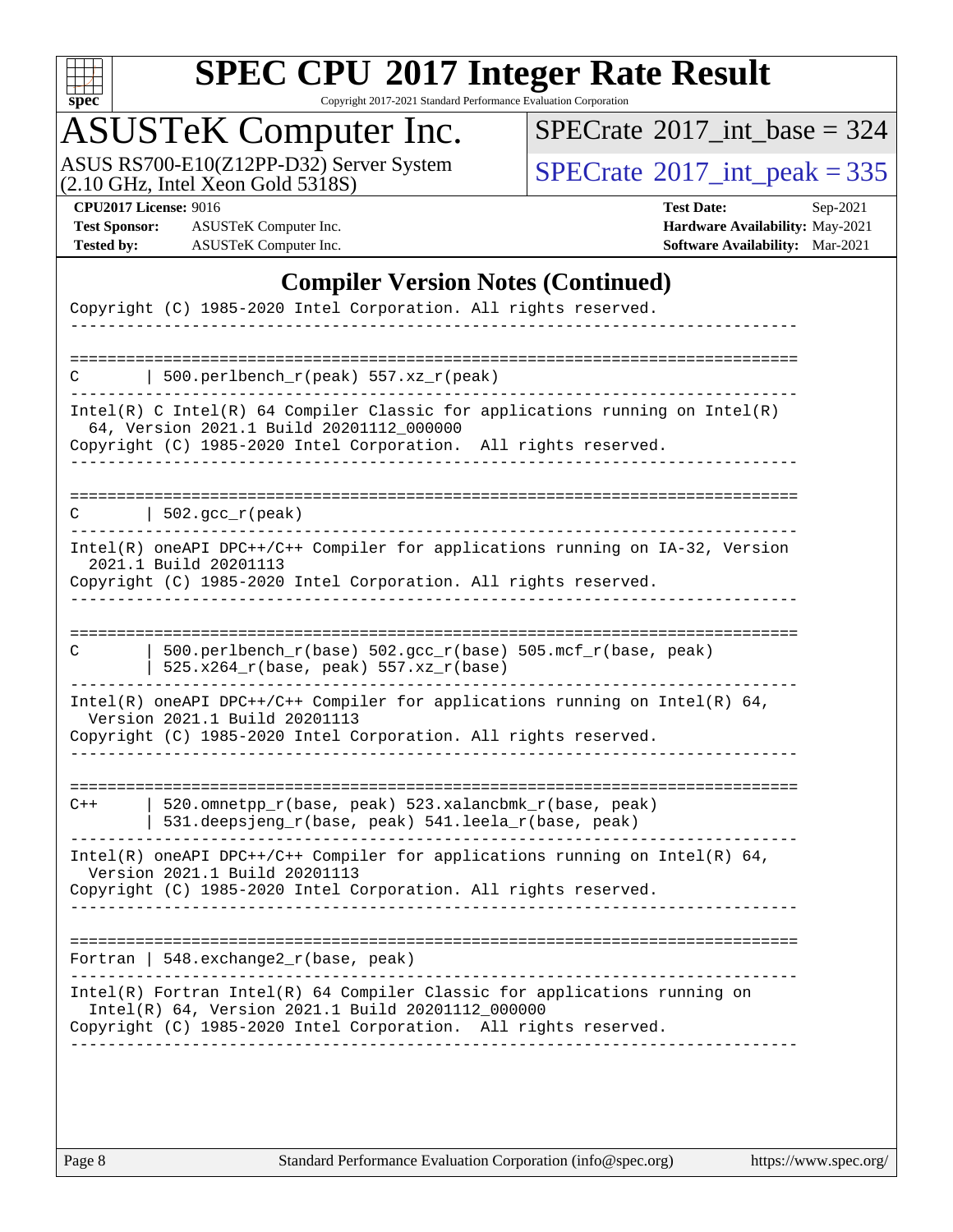

Copyright 2017-2021 Standard Performance Evaluation Corporation

### ASUSTeK Computer Inc.

 $(2.10$  GHz, Intel Xeon Gold 5318S) ASUS RS700-E10(Z12PP-D32) Server System  $SPECrate^{\circ}2017$  $SPECrate^{\circ}2017$ \_int\_peak = 335

 $SPECTate@2017_int\_base = 324$ 

**[Test Sponsor:](http://www.spec.org/auto/cpu2017/Docs/result-fields.html#TestSponsor)** ASUSTeK Computer Inc. **[Hardware Availability:](http://www.spec.org/auto/cpu2017/Docs/result-fields.html#HardwareAvailability)** May-2021 **[Tested by:](http://www.spec.org/auto/cpu2017/Docs/result-fields.html#Testedby)** ASUSTeK Computer Inc. **[Software Availability:](http://www.spec.org/auto/cpu2017/Docs/result-fields.html#SoftwareAvailability)** Mar-2021

**[CPU2017 License:](http://www.spec.org/auto/cpu2017/Docs/result-fields.html#CPU2017License)** 9016 **[Test Date:](http://www.spec.org/auto/cpu2017/Docs/result-fields.html#TestDate)** Sep-2021

#### **[Base Compiler Invocation](http://www.spec.org/auto/cpu2017/Docs/result-fields.html#BaseCompilerInvocation)**

[C benchmarks](http://www.spec.org/auto/cpu2017/Docs/result-fields.html#Cbenchmarks):

[icx](http://www.spec.org/cpu2017/results/res2021q4/cpu2017-20210926-29537.flags.html#user_CCbase_intel_icx_fe2d28d19ae2a5db7c42fe0f2a2aed77cb715edd4aeb23434404a8be6683fe239869bb6ca8154ca98265c2e3b9226a719a0efe2953a4a7018c379b7010ccf087)

[C++ benchmarks:](http://www.spec.org/auto/cpu2017/Docs/result-fields.html#CXXbenchmarks) [icpx](http://www.spec.org/cpu2017/results/res2021q4/cpu2017-20210926-29537.flags.html#user_CXXbase_intel_icpx_1e918ed14c436bf4b9b7c8bcdd51d4539fc71b3df010bd1e9f8732d9c34c2b2914e48204a846820f3c0ebb4095dea797a5c30b458ac0b6dffac65d78f781f5ca)

[Fortran benchmarks](http://www.spec.org/auto/cpu2017/Docs/result-fields.html#Fortranbenchmarks): [ifort](http://www.spec.org/cpu2017/results/res2021q4/cpu2017-20210926-29537.flags.html#user_FCbase_intel_ifort_8111460550e3ca792625aed983ce982f94888b8b503583aa7ba2b8303487b4d8a21a13e7191a45c5fd58ff318f48f9492884d4413fa793fd88dd292cad7027ca)

#### **[Base Portability Flags](http://www.spec.org/auto/cpu2017/Docs/result-fields.html#BasePortabilityFlags)**

 500.perlbench\_r: [-DSPEC\\_LP64](http://www.spec.org/cpu2017/results/res2021q4/cpu2017-20210926-29537.flags.html#b500.perlbench_r_basePORTABILITY_DSPEC_LP64) [-DSPEC\\_LINUX\\_X64](http://www.spec.org/cpu2017/results/res2021q4/cpu2017-20210926-29537.flags.html#b500.perlbench_r_baseCPORTABILITY_DSPEC_LINUX_X64) 502.gcc\_r: [-DSPEC\\_LP64](http://www.spec.org/cpu2017/results/res2021q4/cpu2017-20210926-29537.flags.html#suite_basePORTABILITY502_gcc_r_DSPEC_LP64) 505.mcf\_r: [-DSPEC\\_LP64](http://www.spec.org/cpu2017/results/res2021q4/cpu2017-20210926-29537.flags.html#suite_basePORTABILITY505_mcf_r_DSPEC_LP64) 520.omnetpp\_r: [-DSPEC\\_LP64](http://www.spec.org/cpu2017/results/res2021q4/cpu2017-20210926-29537.flags.html#suite_basePORTABILITY520_omnetpp_r_DSPEC_LP64) 523.xalancbmk\_r: [-DSPEC\\_LP64](http://www.spec.org/cpu2017/results/res2021q4/cpu2017-20210926-29537.flags.html#suite_basePORTABILITY523_xalancbmk_r_DSPEC_LP64) [-DSPEC\\_LINUX](http://www.spec.org/cpu2017/results/res2021q4/cpu2017-20210926-29537.flags.html#b523.xalancbmk_r_baseCXXPORTABILITY_DSPEC_LINUX) 525.x264\_r: [-DSPEC\\_LP64](http://www.spec.org/cpu2017/results/res2021q4/cpu2017-20210926-29537.flags.html#suite_basePORTABILITY525_x264_r_DSPEC_LP64) 531.deepsjeng\_r: [-DSPEC\\_LP64](http://www.spec.org/cpu2017/results/res2021q4/cpu2017-20210926-29537.flags.html#suite_basePORTABILITY531_deepsjeng_r_DSPEC_LP64) 541.leela\_r: [-DSPEC\\_LP64](http://www.spec.org/cpu2017/results/res2021q4/cpu2017-20210926-29537.flags.html#suite_basePORTABILITY541_leela_r_DSPEC_LP64) 548.exchange2\_r: [-DSPEC\\_LP64](http://www.spec.org/cpu2017/results/res2021q4/cpu2017-20210926-29537.flags.html#suite_basePORTABILITY548_exchange2_r_DSPEC_LP64) 557.xz\_r: [-DSPEC\\_LP64](http://www.spec.org/cpu2017/results/res2021q4/cpu2017-20210926-29537.flags.html#suite_basePORTABILITY557_xz_r_DSPEC_LP64)

#### **[Base Optimization Flags](http://www.spec.org/auto/cpu2017/Docs/result-fields.html#BaseOptimizationFlags)**

[C benchmarks](http://www.spec.org/auto/cpu2017/Docs/result-fields.html#Cbenchmarks):

```
-w -std=c11 -m64 -Wl,-z,muldefs -xCORE-AVX512 -O3 -ffast-math
-flto -mfpmath=sse -funroll-loops -qopt-mem-layout-trans=4
-mbranches-within-32B-boundaries
-L/opt/intel/oneapi/compiler/2021.1.1/linux/compiler/lib/intel64_lin
-lqkmalloc
```
[C++ benchmarks:](http://www.spec.org/auto/cpu2017/Docs/result-fields.html#CXXbenchmarks) [-w](http://www.spec.org/cpu2017/results/res2021q4/cpu2017-20210926-29537.flags.html#user_CXXbase_supress_warning_66fb2c4e5c1dd10f38bdd29623979399e5ae75ae6e5453792d82ef66afed381df4a8602f92cac8d2ea0fffa7b93b4b1ccb9ecad4af01c9b2fe338b2082ae3859) [-m64](http://www.spec.org/cpu2017/results/res2021q4/cpu2017-20210926-29537.flags.html#user_CXXbase_m64-icc) [-Wl,-z,muldefs](http://www.spec.org/cpu2017/results/res2021q4/cpu2017-20210926-29537.flags.html#user_CXXbase_link_force_multiple1_b4cbdb97b34bdee9ceefcfe54f4c8ea74255f0b02a4b23e853cdb0e18eb4525ac79b5a88067c842dd0ee6996c24547a27a4b99331201badda8798ef8a743f577) [-xCORE-AVX512](http://www.spec.org/cpu2017/results/res2021q4/cpu2017-20210926-29537.flags.html#user_CXXbase_f-xCORE-AVX512) [-O3](http://www.spec.org/cpu2017/results/res2021q4/cpu2017-20210926-29537.flags.html#user_CXXbase_f-O3) [-ffast-math](http://www.spec.org/cpu2017/results/res2021q4/cpu2017-20210926-29537.flags.html#user_CXXbase_f-ffast-math) [-flto](http://www.spec.org/cpu2017/results/res2021q4/cpu2017-20210926-29537.flags.html#user_CXXbase_f-flto) [-mfpmath=sse](http://www.spec.org/cpu2017/results/res2021q4/cpu2017-20210926-29537.flags.html#user_CXXbase_f-mfpmath_70eb8fac26bde974f8ab713bc9086c5621c0b8d2f6c86f38af0bd7062540daf19db5f3a066d8c6684be05d84c9b6322eb3b5be6619d967835195b93d6c02afa1) [-funroll-loops](http://www.spec.org/cpu2017/results/res2021q4/cpu2017-20210926-29537.flags.html#user_CXXbase_f-funroll-loops) [-qopt-mem-layout-trans=4](http://www.spec.org/cpu2017/results/res2021q4/cpu2017-20210926-29537.flags.html#user_CXXbase_f-qopt-mem-layout-trans_fa39e755916c150a61361b7846f310bcdf6f04e385ef281cadf3647acec3f0ae266d1a1d22d972a7087a248fd4e6ca390a3634700869573d231a252c784941a8) [-mbranches-within-32B-boundaries](http://www.spec.org/cpu2017/results/res2021q4/cpu2017-20210926-29537.flags.html#user_CXXbase_f-mbranches-within-32B-boundaries) [-L/opt/intel/oneapi/compiler/2021.1.1/linux/compiler/lib/intel64\\_lin](http://www.spec.org/cpu2017/results/res2021q4/cpu2017-20210926-29537.flags.html#user_CXXbase_linkpath_f3ac96bc44eb3356c66274e76f12ce7989555e6431aa425d8bf37251b5a0a8e4f20d385a762420f3e0cdf627bb737484454017ddfa67f55a42ce17058c8be12d) [-lqkmalloc](http://www.spec.org/cpu2017/results/res2021q4/cpu2017-20210926-29537.flags.html#user_CXXbase_qkmalloc_link_lib_79a818439969f771c6bc311cfd333c00fc099dad35c030f5aab9dda831713d2015205805422f83de8875488a2991c0a156aaa600e1f9138f8fc37004abc96dc5)

[Fortran benchmarks](http://www.spec.org/auto/cpu2017/Docs/result-fields.html#Fortranbenchmarks):

```
-w -m64 -Wl,-z,muldefs -xCORE-AVX512 -O3 -ipo -no-prec-div
-qopt-mem-layout-trans=4 -nostandard-realloc-lhs -align array32byte
-auto -mbranches-within-32B-boundaries
```
**(Continued on next page)**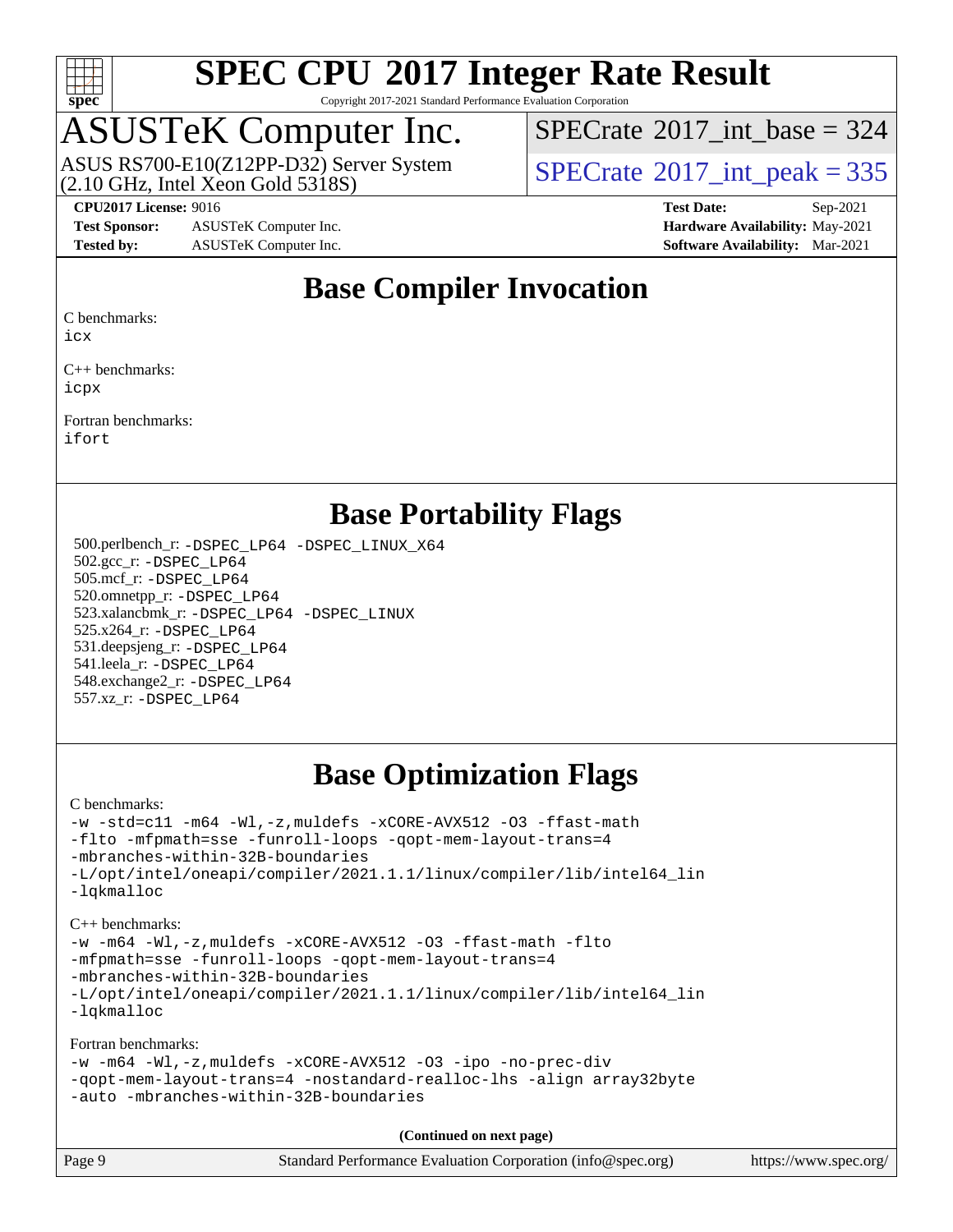

Copyright 2017-2021 Standard Performance Evaluation Corporation

### ASUSTeK Computer Inc.

(2.10 GHz, Intel Xeon Gold 5318S) ASUS RS700-E10(Z12PP-D32) Server System  $SPECrate^{\circ}2017$  $SPECrate^{\circ}2017$ \_int\_peak = 335

 $SPECTate$ <sup>®</sup>[2017\\_int\\_base =](http://www.spec.org/auto/cpu2017/Docs/result-fields.html#SPECrate2017intbase) 324

**[Test Sponsor:](http://www.spec.org/auto/cpu2017/Docs/result-fields.html#TestSponsor)** ASUSTeK Computer Inc. **[Hardware Availability:](http://www.spec.org/auto/cpu2017/Docs/result-fields.html#HardwareAvailability)** May-2021 **[Tested by:](http://www.spec.org/auto/cpu2017/Docs/result-fields.html#Testedby)** ASUSTeK Computer Inc. **[Software Availability:](http://www.spec.org/auto/cpu2017/Docs/result-fields.html#SoftwareAvailability)** Mar-2021

**[CPU2017 License:](http://www.spec.org/auto/cpu2017/Docs/result-fields.html#CPU2017License)** 9016 **[Test Date:](http://www.spec.org/auto/cpu2017/Docs/result-fields.html#TestDate)** Sep-2021

#### **[Base Optimization Flags \(Continued\)](http://www.spec.org/auto/cpu2017/Docs/result-fields.html#BaseOptimizationFlags)**

[Fortran benchmarks](http://www.spec.org/auto/cpu2017/Docs/result-fields.html#Fortranbenchmarks) (continued):

[-L/opt/intel/oneapi/compiler/2021.1.1/linux/compiler/lib/intel64\\_lin](http://www.spec.org/cpu2017/results/res2021q4/cpu2017-20210926-29537.flags.html#user_FCbase_linkpath_f3ac96bc44eb3356c66274e76f12ce7989555e6431aa425d8bf37251b5a0a8e4f20d385a762420f3e0cdf627bb737484454017ddfa67f55a42ce17058c8be12d) [-lqkmalloc](http://www.spec.org/cpu2017/results/res2021q4/cpu2017-20210926-29537.flags.html#user_FCbase_qkmalloc_link_lib_79a818439969f771c6bc311cfd333c00fc099dad35c030f5aab9dda831713d2015205805422f83de8875488a2991c0a156aaa600e1f9138f8fc37004abc96dc5)

**[Peak Compiler Invocation](http://www.spec.org/auto/cpu2017/Docs/result-fields.html#PeakCompilerInvocation)**

[C benchmarks \(except as noted below\)](http://www.spec.org/auto/cpu2017/Docs/result-fields.html#Cbenchmarksexceptasnotedbelow): [icx](http://www.spec.org/cpu2017/results/res2021q4/cpu2017-20210926-29537.flags.html#user_CCpeak_intel_icx_fe2d28d19ae2a5db7c42fe0f2a2aed77cb715edd4aeb23434404a8be6683fe239869bb6ca8154ca98265c2e3b9226a719a0efe2953a4a7018c379b7010ccf087)

500.perlbench\_r: [icc](http://www.spec.org/cpu2017/results/res2021q4/cpu2017-20210926-29537.flags.html#user_peakCCLD500_perlbench_r_intel_icc_66fc1ee009f7361af1fbd72ca7dcefbb700085f36577c54f309893dd4ec40d12360134090235512931783d35fd58c0460139e722d5067c5574d8eaf2b3e37e92)

557.xz\_r: [icc](http://www.spec.org/cpu2017/results/res2021q4/cpu2017-20210926-29537.flags.html#user_peakCCLD557_xz_r_intel_icc_66fc1ee009f7361af1fbd72ca7dcefbb700085f36577c54f309893dd4ec40d12360134090235512931783d35fd58c0460139e722d5067c5574d8eaf2b3e37e92)

[C++ benchmarks:](http://www.spec.org/auto/cpu2017/Docs/result-fields.html#CXXbenchmarks) [icpx](http://www.spec.org/cpu2017/results/res2021q4/cpu2017-20210926-29537.flags.html#user_CXXpeak_intel_icpx_1e918ed14c436bf4b9b7c8bcdd51d4539fc71b3df010bd1e9f8732d9c34c2b2914e48204a846820f3c0ebb4095dea797a5c30b458ac0b6dffac65d78f781f5ca)

[Fortran benchmarks](http://www.spec.org/auto/cpu2017/Docs/result-fields.html#Fortranbenchmarks): [ifort](http://www.spec.org/cpu2017/results/res2021q4/cpu2017-20210926-29537.flags.html#user_FCpeak_intel_ifort_8111460550e3ca792625aed983ce982f94888b8b503583aa7ba2b8303487b4d8a21a13e7191a45c5fd58ff318f48f9492884d4413fa793fd88dd292cad7027ca)

#### **[Peak Portability Flags](http://www.spec.org/auto/cpu2017/Docs/result-fields.html#PeakPortabilityFlags)**

 500.perlbench\_r: [-DSPEC\\_LP64](http://www.spec.org/cpu2017/results/res2021q4/cpu2017-20210926-29537.flags.html#b500.perlbench_r_peakPORTABILITY_DSPEC_LP64) [-DSPEC\\_LINUX\\_X64](http://www.spec.org/cpu2017/results/res2021q4/cpu2017-20210926-29537.flags.html#b500.perlbench_r_peakCPORTABILITY_DSPEC_LINUX_X64) 502.gcc\_r: [-D\\_FILE\\_OFFSET\\_BITS=64](http://www.spec.org/cpu2017/results/res2021q4/cpu2017-20210926-29537.flags.html#user_peakPORTABILITY502_gcc_r_file_offset_bits_64_5ae949a99b284ddf4e95728d47cb0843d81b2eb0e18bdfe74bbf0f61d0b064f4bda2f10ea5eb90e1dcab0e84dbc592acfc5018bc955c18609f94ddb8d550002c) 505.mcf\_r: [-DSPEC\\_LP64](http://www.spec.org/cpu2017/results/res2021q4/cpu2017-20210926-29537.flags.html#suite_peakPORTABILITY505_mcf_r_DSPEC_LP64) 520.omnetpp\_r: [-DSPEC\\_LP64](http://www.spec.org/cpu2017/results/res2021q4/cpu2017-20210926-29537.flags.html#suite_peakPORTABILITY520_omnetpp_r_DSPEC_LP64) 523.xalancbmk\_r: [-DSPEC\\_LP64](http://www.spec.org/cpu2017/results/res2021q4/cpu2017-20210926-29537.flags.html#suite_peakPORTABILITY523_xalancbmk_r_DSPEC_LP64) [-DSPEC\\_LINUX](http://www.spec.org/cpu2017/results/res2021q4/cpu2017-20210926-29537.flags.html#b523.xalancbmk_r_peakCXXPORTABILITY_DSPEC_LINUX) 525.x264\_r: [-DSPEC\\_LP64](http://www.spec.org/cpu2017/results/res2021q4/cpu2017-20210926-29537.flags.html#suite_peakPORTABILITY525_x264_r_DSPEC_LP64) 531.deepsjeng\_r: [-DSPEC\\_LP64](http://www.spec.org/cpu2017/results/res2021q4/cpu2017-20210926-29537.flags.html#suite_peakPORTABILITY531_deepsjeng_r_DSPEC_LP64) 541.leela\_r: [-DSPEC\\_LP64](http://www.spec.org/cpu2017/results/res2021q4/cpu2017-20210926-29537.flags.html#suite_peakPORTABILITY541_leela_r_DSPEC_LP64) 548.exchange2\_r: [-DSPEC\\_LP64](http://www.spec.org/cpu2017/results/res2021q4/cpu2017-20210926-29537.flags.html#suite_peakPORTABILITY548_exchange2_r_DSPEC_LP64) 557.xz\_r: [-DSPEC\\_LP64](http://www.spec.org/cpu2017/results/res2021q4/cpu2017-20210926-29537.flags.html#suite_peakPORTABILITY557_xz_r_DSPEC_LP64)

#### **[Peak Optimization Flags](http://www.spec.org/auto/cpu2017/Docs/result-fields.html#PeakOptimizationFlags)**

[C benchmarks](http://www.spec.org/auto/cpu2017/Docs/result-fields.html#Cbenchmarks):

```
 500.perlbench_r: -Wl,-z,muldefs -prof-gen(pass 1) -prof-use(pass 2)
-xCORE-AVX512 -ipo -O3 -no-prec-div
-qopt-mem-layout-trans=4 -fno-strict-overflow
-mbranches-within-32B-boundaries
```
**(Continued on next page)**

Page 10 Standard Performance Evaluation Corporation [\(info@spec.org\)](mailto:info@spec.org) <https://www.spec.org/>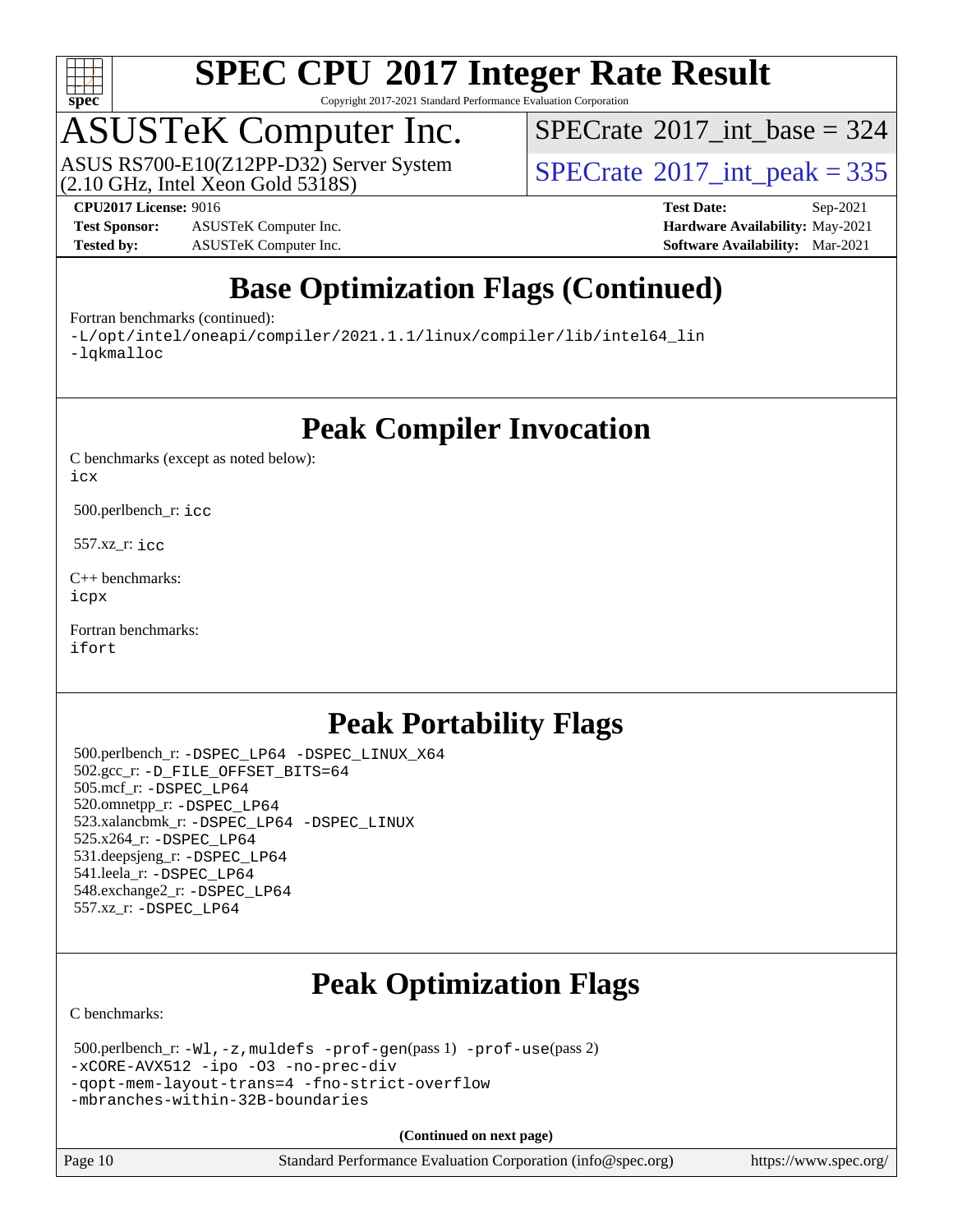

Copyright 2017-2021 Standard Performance Evaluation Corporation

## ASUSTeK Computer Inc.

 $(2.10$  GHz, Intel Xeon Gold 5318S) ASUS RS700-E10(Z12PP-D32) Server System  $SPECrate^{\circ}2017$  $SPECrate^{\circ}2017$ \_int\_peak = 335

 $SPECTate$ <sup>®</sup>[2017\\_int\\_base =](http://www.spec.org/auto/cpu2017/Docs/result-fields.html#SPECrate2017intbase) 324

**[Test Sponsor:](http://www.spec.org/auto/cpu2017/Docs/result-fields.html#TestSponsor)** ASUSTeK Computer Inc. **[Hardware Availability:](http://www.spec.org/auto/cpu2017/Docs/result-fields.html#HardwareAvailability)** May-2021 **[Tested by:](http://www.spec.org/auto/cpu2017/Docs/result-fields.html#Testedby)** ASUSTeK Computer Inc. **[Software Availability:](http://www.spec.org/auto/cpu2017/Docs/result-fields.html#SoftwareAvailability)** Mar-2021

**[CPU2017 License:](http://www.spec.org/auto/cpu2017/Docs/result-fields.html#CPU2017License)** 9016 **[Test Date:](http://www.spec.org/auto/cpu2017/Docs/result-fields.html#TestDate)** Sep-2021

#### **[Peak Optimization Flags \(Continued\)](http://www.spec.org/auto/cpu2017/Docs/result-fields.html#PeakOptimizationFlags)**

```
 500.perlbench_r (continued):
-L/opt/intel/oneapi/compiler/2021.1.1/linux/compiler/lib/intel64_lin
-lqkmalloc
 502.gcc_r: -m32
-L/opt/intel/oneapi/compiler/2021.1.1/linux/compiler/lib/ia32_lin
-std=gnu89 -Wl,-z,muldefs -fprofile-generate(pass 1)
-fprofile-use=default.profdata(pass 2) -xCORE-AVX512 -flto
-Ofast(pass 1) -O3 -ffast-math -qopt-mem-layout-trans=4
-mbranches-within-32B-boundaries
-L/usr/local/jemalloc32-5.0.1/lib -ljemalloc
 505.mcf_r: basepeak = yes
525.x264-w-std=c11-m64-Wl,-z,muldefs-xCORE-AVX512-flto
-O3 -ffast-math -qopt-mem-layout-trans=4 -fno-alias
-mbranches-within-32B-boundaries
-L/opt/intel/oneapi/compiler/2021.1.1/linux/compiler/lib/intel64_lin
-lqkmalloc
 557.xz_r: -Wl,-z,muldefs -xCORE-AVX512 -ipo -O3 -no-prec-div
-qopt-mem-layout-trans=4 -mbranches-within-32B-boundaries
-L/opt/intel/oneapi/compiler/2021.1.1/linux/compiler/lib/intel64_lin
-lqkmalloc
C++ benchmarks: 
520.omnetpp_r: basepeak = yes
 523.xalancbmk_r: basepeak = yes
 531.deepsjeng_r: basepeak = yes
 541.leela_r: basepeak = yes
Fortran benchmarks: 
 548.exchange2_r: basepeak = yes
                       The flags files that were used to format this result can be browsed at
 http://www.spec.org/cpu2017/flags/ASUSTekPlatform-Settings-z12-V1.0.html
 http://www.spec.org/cpu2017/flags/Intel-ic2021-official-linux64_revA.html
                           You can also download the XML flags sources by saving the following links:
http://www.spec.org/cpu2017/flags/ASUSTekPlatform-Settings-z12-V1.0.xml
http://www.spec.org/cpu2017/flags/Intel-ic2021-official-linux64_revA.xml
```